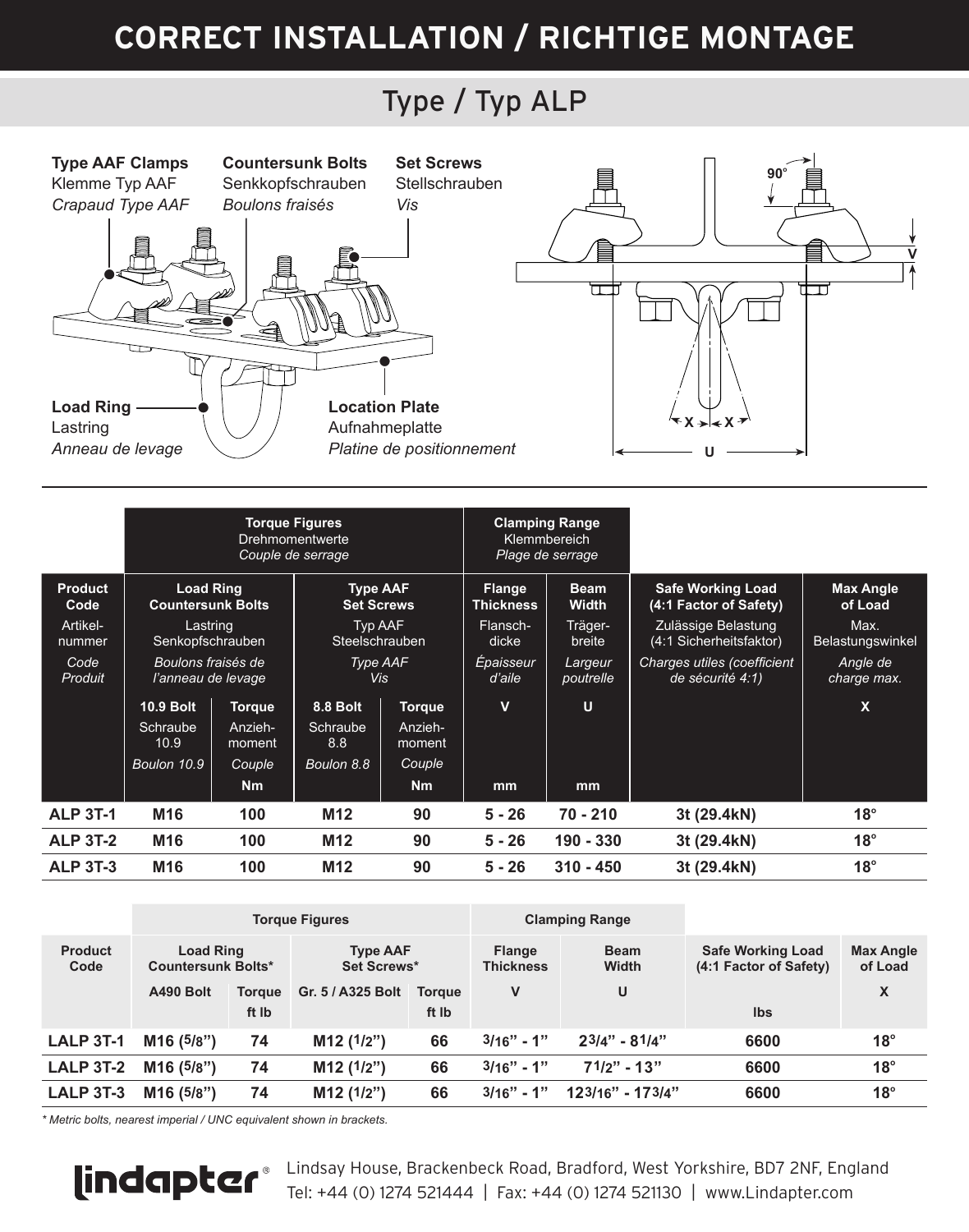## Type / Typ ALP

**1)**



#### **Installation** / Montage

- **1) Fix the load ring in the orientation required with the supplied countersunk setscrews and anti-vibration washers then use a calibrated torque wrench to tighten to 100Nm / 74 ft lb.**
- 1) Befestigen Sie die Hebeöse in der gewünschten Richtung mit Senkkopf-Stellschrauben und schwingungsdämpfenden Unterlegscheiben, und ziehen Sie dann die Schrauben mit einem kalibrierten Drehmomentschlüssel auf 100 Nm fest.
- *1) Fixer l'anneau de levage, suivant l'orientation souhaitée, avec les boulons fraisés et les rondelles anti-vibration fournis, puis serrer avec une clé dynamométrique au couple de 100Nm.*



Lindsay House, Brackenbeck Road, Bradford, West Yorkshire, BD7 2NF, England Tel: +44 (0) 1274 521444 | Fax: +44 (0) 1274 521130 | www.Lindapter.com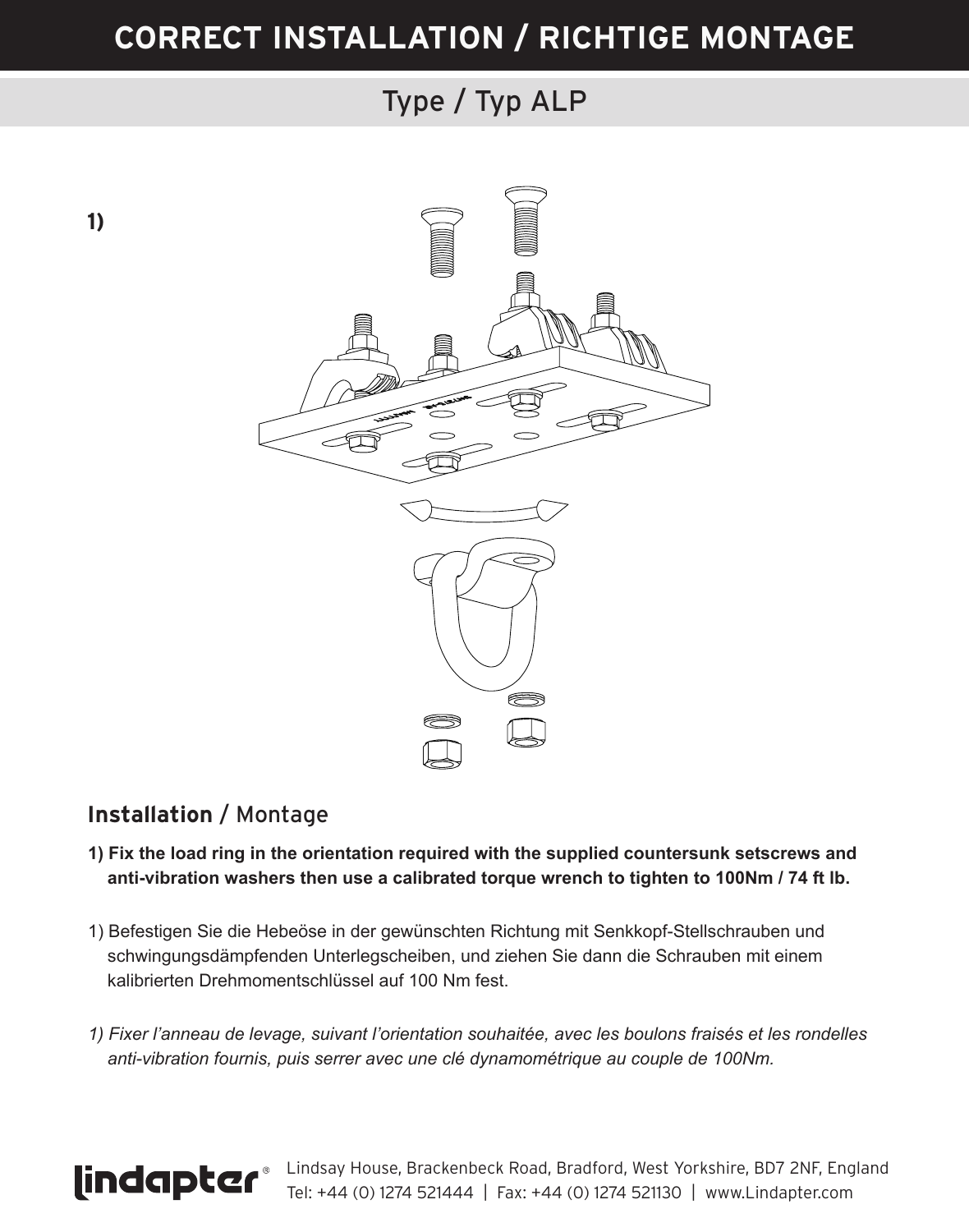### Type / Typ ALP



#### **Installation** / Montage

- **2) Offer lifting point assembly up to the beam ensuring the plate is located centrally to the beam, loosely secure the clamps then, when happy with the alignment, use a calibrated torque wrench to tighten to 90Nm / 66 ft lb.**
- 2) Halten Sie die vormontierte Hebeöse an den Träger und achten Sie dabei darauf, dass die Platte mittig am Träger anliegt. Ziehen Sie dann die Klemmen locker an und ziehen Sie sie, wenn die Richtung stimmt, mit einem kalibrierten Drehmomentschlüssel auf 90 Nm fest.
- *2) Positionnez l'ensemble sur la poutre en vous assurant que la platine est bien centrée, serrez*  légèrement les boulons des crapauds, puis, une fois que vous êtes satisfait de l'alignement, et  *en utilisant une clé dynamométrique, serrez les boulons au couple de 90Nm.*



Lindsay House, Brackenbeck Road, Bradford, West Yorkshire, BD7 2NF, England Tel: +44 (0) 1274 521444 | Fax: +44 (0) 1274 521130 | www.Lindapter.com